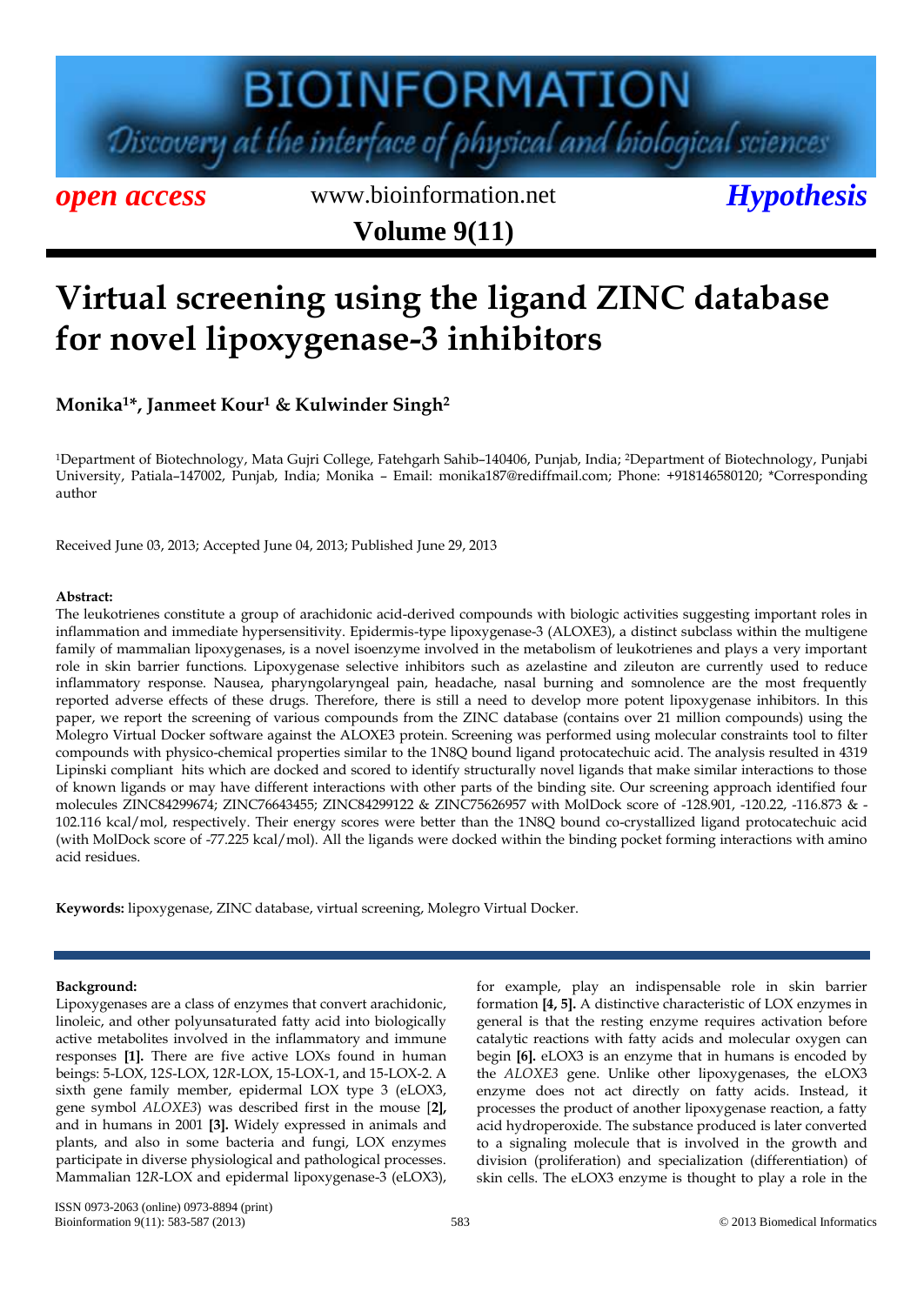formation and maintenance of the fat (lipid) membrane of the cells that make up the outermost layer of the skin (the epidermis). The epidermis helps prevent water loss, regulates body temperature, and protects against infection. At least 10 mutations in the *ALOXE3* gene have been found to cause nonbullous congenital ichthyosiform erythroderma (NBCIE). Most of these mutations change single protein building blocks (amino acids) in the eLOX3 enzyme. Many *ALOXE3* gene mutations lead to the production of a nonfunctional eLOX3 enzyme, which impairs the formation of the lipid membrane of cells within the epidermis. Problems with this protective barrier underlie the skin abnormalities and other features of NBCIE **[7].**

Several classes of compounds having selective lipoxygenase inhibitory activity have been reported in the literature. Many 5-LOX inhibitors have subsequently been developed, and several have displayed efficacy in asthma models, such as allergen-induced bronchoconstriction. For example, 1, 5 diarylpyrazoles, indolizines and indoles **[8].** However, evidence suggests that adverse reactions such as neuropsychiatric events, including sleep disorders, behavioral changes, headache, nasal burning and somnolence are associated with prolonged use of lipoxygenase selective inhibitors like zileuton and azelastine **[9, 10].** Thus, there is still a need for novel, selective, and potent inhibitors of active LOXs with an improved profile compared to current lipoxygenase inhibitors. Traditional synthesis of a series of new compounds utilizing combinatorial chemistry and high-throughput screening can be carried out at high cost and also are time consuming; whereas on the other hand, screening small molecule databases for novel compounds represents an alternative process. Docking various ligands to the protein of interest followed by scoring to determine the affinity of binding and to reveal the strength of interaction has become increasingly important in the context of drug discovery. Screening large databases of compounds can provide a feasible, alternative technique against highthroughput screening, but depends on the fast and accuracy of the docking algorithm. Hence, in this paper we report screening a library of compounds from ZINC database **[11]** against eLOX3 protein, 1N8Q (PDB ID) with bound ligand protocatechuic acid extracted from protein data bank, by utilizing a fast, exhaustive docking software Molegro Virtual Docker **[12].**

In recent years, virtual screening has reached a status of a dynamic and lucrative technology in probing for novel drug like compounds or so called hits in the pharmaceutical industry **[13].** The technique employed is based on the prediction of binding modes and binding affinities of each compound in the dataset by means of docking to an X-ray crystallographic structure. Virtual screening utilizes docking and scoring of each compound from a dataset. It is important to visualize the docked poses of high-scoring compounds because many ligands are docked in different orientations and may often miss interactions that are known to be important for the target receptor. This sort of study becomes more difficult as the size of the dataset increases. Therefore, an alternative approach is to eliminate unpromising compounds before docking by restricting the dataset to drug like compounds, by filtering the dataset based on appropriate property and substructural features and by performing diversity analysis. These approaches can be highly effective in reducing the dataset to be docked to the order of 10<sup>3</sup> to 10<sup>4</sup> compounds **[14].**



**Figure 1:** Diagram illustrating the interactions between 1N8Q protein and protocatechuic acid. Legend: black dashed lines hydrogen bonds **[15].**

#### **Methodology:**

#### *Receptor X-ray structure*

The 3D coordinates of the crystal structure of eLOX3 in complex with protocatechuic acid (PDB code: 1N8Q) was selected as the receptor model in virtual screening program. We used the chemical compound library, ZINC database and the docking program Molegro Virtual Docker for the study. **Figure 1**, illustrating the hydrogen bond interactions between protocatechuic acid and eLOX3 protein (PDB code: 1N8Q).

#### *Ligand ZINC database*

ZINC, an acronym for 'ZINC is not commercial, a free database for virtual screening' contains over 21 million compounds in ready-to-dock, 3D formats, available at the URL http://zinc.docking.org. Molecules in ZINC are annotated by molecular property that include molecular weight, number of rotatable bonds, calculated log P, number of hydrogen-bond donors, hydrogen-bond acceptors, chiral centers, chiral double bonds (E/Z isomerism), polar and apolar desolvation energy (in kcal/mol), net charge and rigid fragments. The database contains 'lead-like' molecules, having molecular weight in the range 150 to 350 with calculated log  $\overline{P}$  < 4, number of hydrogen bond donors  $\leq$  3 three, and number of hydrogen-bond  $acceptors \leq 6$ . ZINC provides several search criteria such as molecular property constraint, ZINC codes, vendor based, and molecular substructure search **[11].**

#### *Molegro Virtual Docker*

Molegro is a Danish company, developing novel high-quality drug discovery and data mining software, founded in 2005 by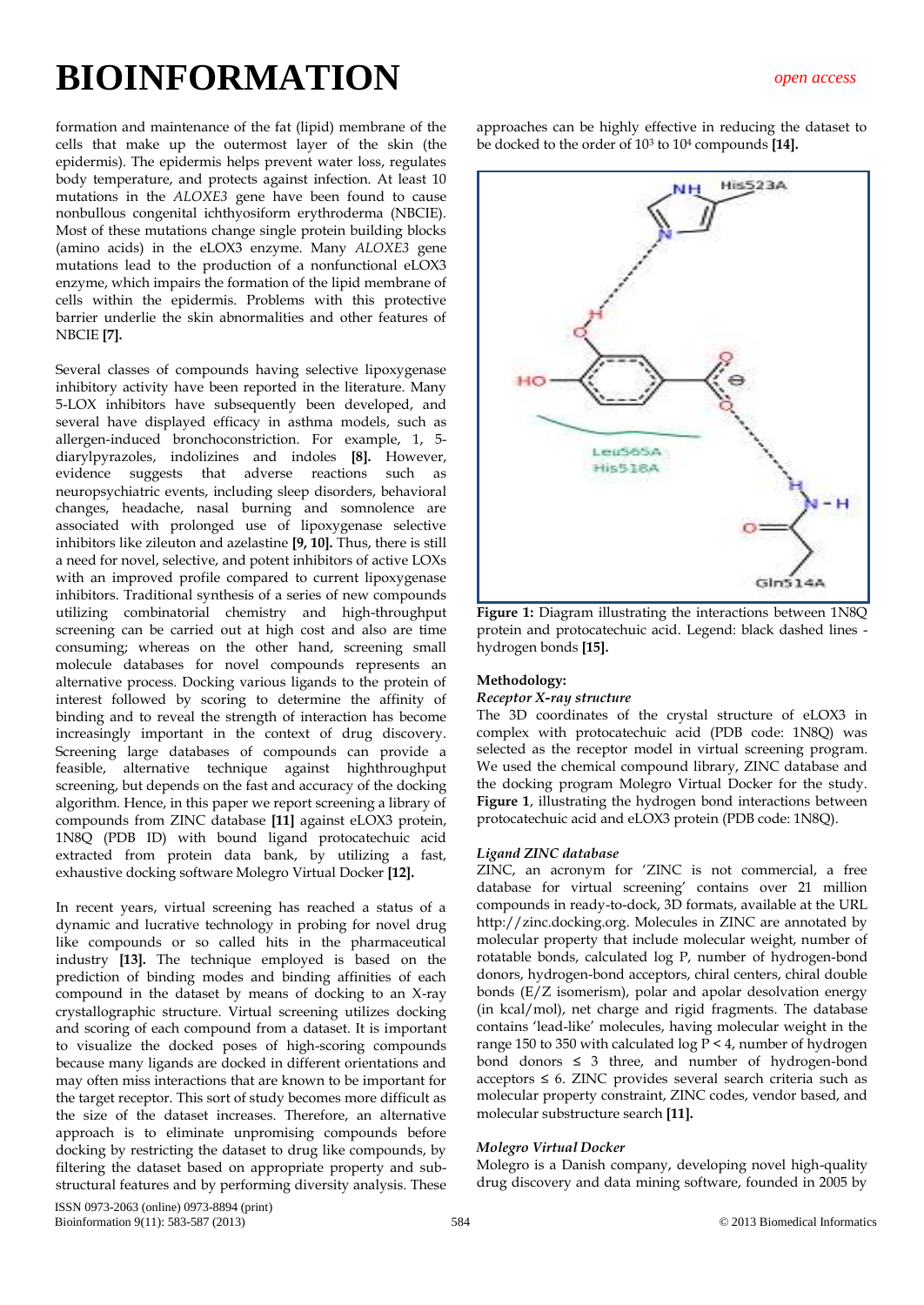Rene Thomsen and Mikael Hvidtfeldt Christensen **[12].** We used the template docking available in Molegro virtual docker and evaluated MolDock, rerank and protein-ligand interaction scores from MolDock and MolDock [GRID] options. Template docking is based on extracting the chemical properties like the pharmacophore elements of a ligand bound in the active site and using that information for docking structurally similar analogs. We used the default settings, including a grid resolution of 0.30 Å for grid generation and a 15 Å radius from the template as the binding site. We used the MolDock optimizer as a search algorithm, and the number of runs was set to 10. A population size of 50, maximum iteration of 2000, scaling factor of 0.50, crossover rate of 0.90 and a variationbased termination scheme for parameter settings were used. The maximum number of poses was set to a default value of 5.

#### *Screening*

Before screening ZINC database, the docking protocol was validated. 1N8Q protein bound ligand protocatechuic acid was docked into the binding pocket to obtain the docked pose and the RMSD (Root Mean Square Deviation) of all atoms between these two conformations indicating that the parameters for docking simulation were good in reproducing the X-ray crystal structure. Therefore, the ZINC database was screened for compounds similar to protocatechuic acid structural features (structure based search) and by providing molecular constraints (property based search). ZINC database was also screened for compounds having properties similar to the known inhibitors of LOXs. The physicochemical properties such as log P value, H-bond donors, Hbond acceptors, molecular weight and rotational bonds, for protocatechuic acid ligand and known inhibitors of LOXs were calculated using the molinspiration server **[16].**

#### **Discussion:**

Lipinski's "Rule of 5" states, that most "drug-like" molecules have  $\log P$  < or = 5, number of hydrogen bond acceptors < or = 10, number of hydrogen bond donors < or = 5 and molecular weight < or = 500 g/mol. Molecules violating more than one of these rules may have problems with bioavailability. The rule is called "Rule of 5", because the border values are 5, 500, 2\*5, and 5 **[17].** Number of rotatable bonds is a simple topological parameter which is a measure of molecular flexibility. It has been shown to be a very good descriptor of oral bioavailability of drugs **[18].** Rotatable bond is defined as any single non-ring bond, bounded to nonterminal heavy (i.e., non-hydrogen) atom. Amide C-N bonds are not considered because of their high rotational energy barrier. The physico-chemical properties (log P value, H-bond acceptors, H-bond donors, molecular weight and rotational bonds) for protocatechuic acid ligand and known inhibitors of LOXs (aromadedrin, azelastin, robinetin, zileuton, caffeic and eriodictyol) were calculated using the molinspiration server. For these compounds range of calculated log P values was from 0.88 to 4.222, number of Hbond acceptors ranged from 4 to 7, number of H-bond donors ranged from 1 to 5, molecular weight ranged from 154.121 g/mol to 367.88 g/mol and number of rotational bonds ranged from 1 to 3.

We searched the ZINC database based on range values of properties of protocatechuic acid and known inhibitors of LOXs and identified 4319 hits that were Lipinski compliants.

We docked these 4319 compounds using Molegro virtual docker and evaluated binding compatibility with the receptor based on docked energy (in kcal/mol). The docking tool generated 50 conformers for each docked molecule in about 1-2 minutes of CPU time. The virtual screening technique employed in this study identified diverse, yet specific ligands that bind in a comparable manner similar to protocatechuic acid binding for eLOX3. This approach identified four compounds ZINC84299674 ([5-(5,7-dimethyl-1H-indol-2-yl)- 1H-pyrrol-3-yl] methanamine); ZINC76643455 (4-(4-methyl-1H-indol-2-yl)-1H-pyrrol-3-amine); ZINC84299122 ([5-(1Hindol-2-yl)-1H-pyrrol-3-yl]methanamine) & ZINC75626957 (4- [(E)-2-(2- thienyl)vinyl]benzene-1,2-diamine) from the ZINC database for compatible binding with eLOX3 **Table 1 (see supplementary material).** 



**Figure 2:** Schematic diagram illustrating the docking of ZINC84299674 (pink) (ligand with best MolDock score) to eLOX3 protein (pdb id 1N8Q) to form a protein-ligand complex.

eLOX3 co-crystallized protocatechuic acid ligand resulted in MolDock score of -77.225 kcal/mol. Therefore, any molecule from the dataset which shows a score lower than-77.225 kcal/mol would be regarded as ligands with higher binding affinity. In other words, these four zinc ligands would act as inhibitors against eLOX3 protein and such screening analysis forms the basis when millions of ligands are available in compound libraries such as the ZINC database. The docked energies of the four zinc ligands are given in (**Table 1).** Active site of eLOX3 offers many different binding modes for these compounds as they are strongly dependent on the attached substituent. All the ligands were docked deeply within the binding pocket region forming interactions with Thr337, Ser326, Lys332 and Glu333. In **(Table 1)** the binding affinities and the possible number of interactions based on chemical property identifiers are reported. Our screening approach identified four molecules ZINC84299674 (MolDock score of - 128.901 kcal/mol); ZINC76643455 (MolDock score of -120.22 kcal/mol); ZINC84299122 (MolDock score of -116.873 kcal/mol) and ZINC75626957 (MolDock score of -102.116 kcal/mol) from the ZINC database. Their energy scores were better than the 1N8Q bound co-crystallized ligand

ISSN 0973-2063 (online) 0973-8894 (print) Bioinformation 9(11): 583-587 (2013) 585 © 2013 Biomedical Informatics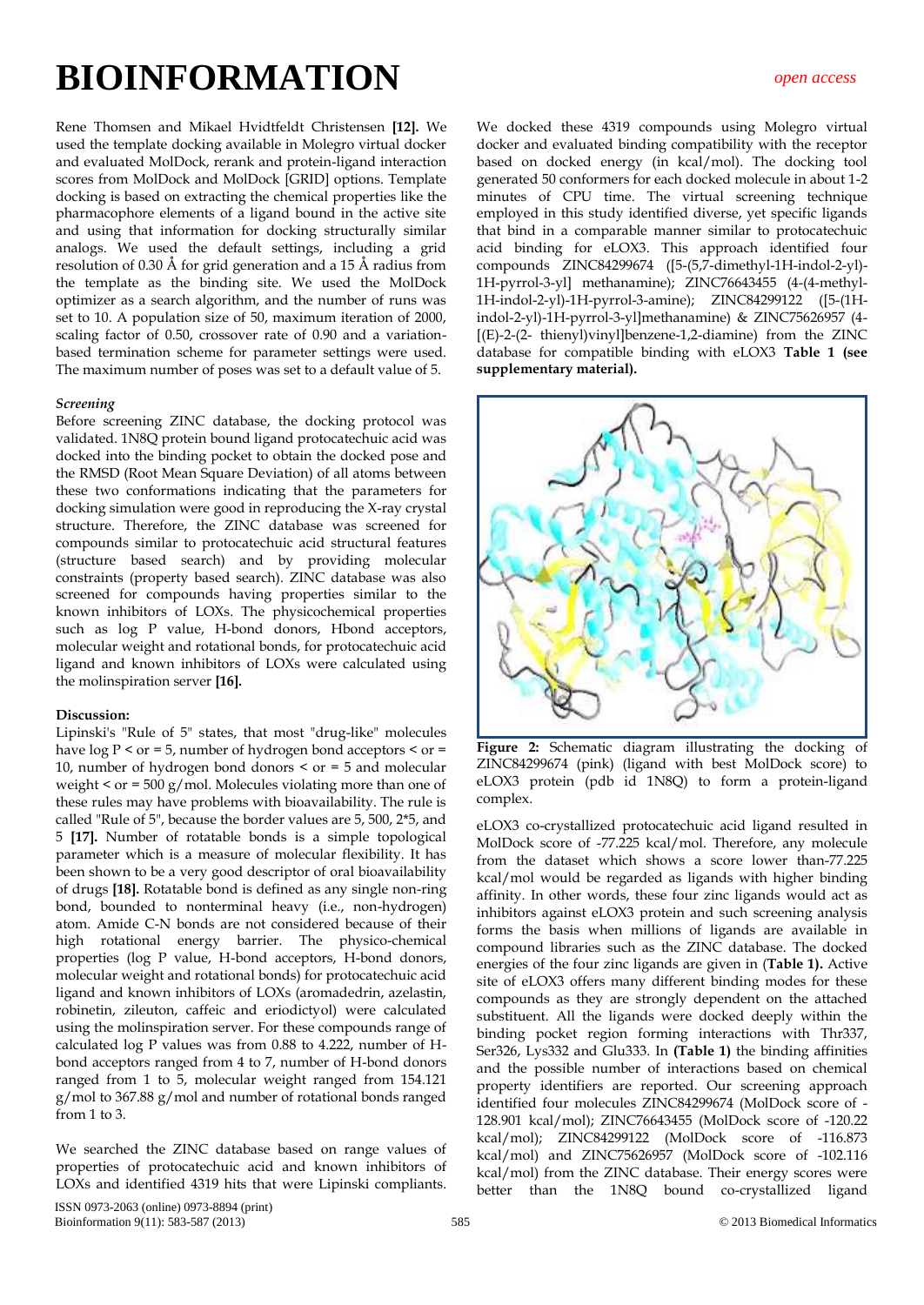protocatechuic acid with MolDock score of - 77.225 kcal/mol. **Figure 2**, illustrating the protein-ligand complex between ZINC84299674 and eLOX3 protein (PDB code: 1N8Q).

#### **Conclusion:**

Finding novel compounds as starting points for lead optimization is a major challenge in drug discovery. Virtual screening is a powerful technique for identifying hit molecules as starting points for medicinal chemistry. The number of methods and software which use the ligand and target-based virtual screening approaches is increasing at a rapid pace. It has been clearly demonstrated that the approach utilized in this study is successful in finding four novel eLOX3 inhibitors from the ZINC database. ZINC84299674, in particular, showed high binding affinity with MolDock score of -128.901 kcal/mol against 1N8Q. The ligand was docked deeply within the binding pocket region forming hydrogen bond interaction with Thr337. Therefore, this study states the importance of small molecule libraries and their use to enhance drug discovery process prior synthesis. This approach to screen novel compounds as eLOX3 inhibitors from ZINC database depends on various parameters such as Lipinski's rule of 5, pharmacophoric groups attached on the ligand, size of the dataset and compound libraries among others. Further, work can be extended to study the receptor ligand interactions experimentally and evaluation of their biological activity would help in designing compounds based on virtual screening techniques.

#### **Acknowledgment:**

We would like to extend our heartfelt thanks to Molegro ApS for giving us a fully functional trial version for a period of 30

days during which all the *in-silico* docking work was carried out.

#### **References:**

- **[1]** Catalano A & Procopio A, *Histol Histopathol.* 2005 **20**: 969 [PMID: 15944947]
- **[2]** Kinzig A *et al. Genomics.* 1999 **58:** 158 [PMID: 10366447]
- **[3]** Krieg P *et al. Genomics.* 2001 **73:** 323 [PMID: 11350124]
- **[4]** Brash AR *et al. FEBS J.* 2007 **274**: 3494 [PMID: 17608720]
- **[5]** Furstenberger G *et al. Prostaglandins Other Lipid Mediat.*  2007 **82**: 128 [PMID: 17164140]
- **[6]** Ford-Hutchinson AW *et al. Annu Rev Biochem.* 1994 **63**: 383 [PMID: 7979243]
- **[7]** http://ghr.nlm.nih.gov/gene/ALOXE3
- **[8]** Hofmann B & Steinhilber D, *Expert Opin Ther Pat.* 2013 [PMID: 23600432]
- **[9]** http://www.crtx.com/products/zyflo\_cr%C2%AE.html
- **[10]** Corren J *et al. Clin Ther.* 2005 **27**: 543 [PMID: 15978303]
- **[11]** Irwin JJ & Shoichet BK, *J Chem Inf Model*. 2005 **45**: 177 [PMID: 15667143]
- **[12]** Thomsen R & Christensen MH, *J Med Chem.* 2006 **49**: 3315 [PMID: 16722650]
- **[13]** Shoichet BK, *Nature.* 2004 **432**: 862 [PMID: 15602552]
- **[14]** Warren GL *et al. J Med Chem.* 2006 **49**: 5912 [PMID:17004707]
- **[15]** [http://www.rcsb.org/pdb/explore/explore.do?structureI](http://www.rcsb.org/pdb/explore/explore.do?structureId=1N8Q)  $d=1$ N $8$ O
- **[16]** http://www.molinspiration.com/
- **[17]** Lipinski CA *et al. Adv Drug Deliv Rev.* 2001 **46**: 3 [PMID: 11259830]
- **[18]** Veber DF *et al. J Med Chem.* 2002 **45**: 2615 [PMID: 12036371]

#### **Edited by P Kangueane**

**Citation**: **Monika** *et al.* Bioinformation 9(11): 583-587 (2013)

**License statement:** This is an open-access article, which permits unrestricted use, distribution, and reproduction in any medium, for non-commercial purposes, provided the original author and source are credite